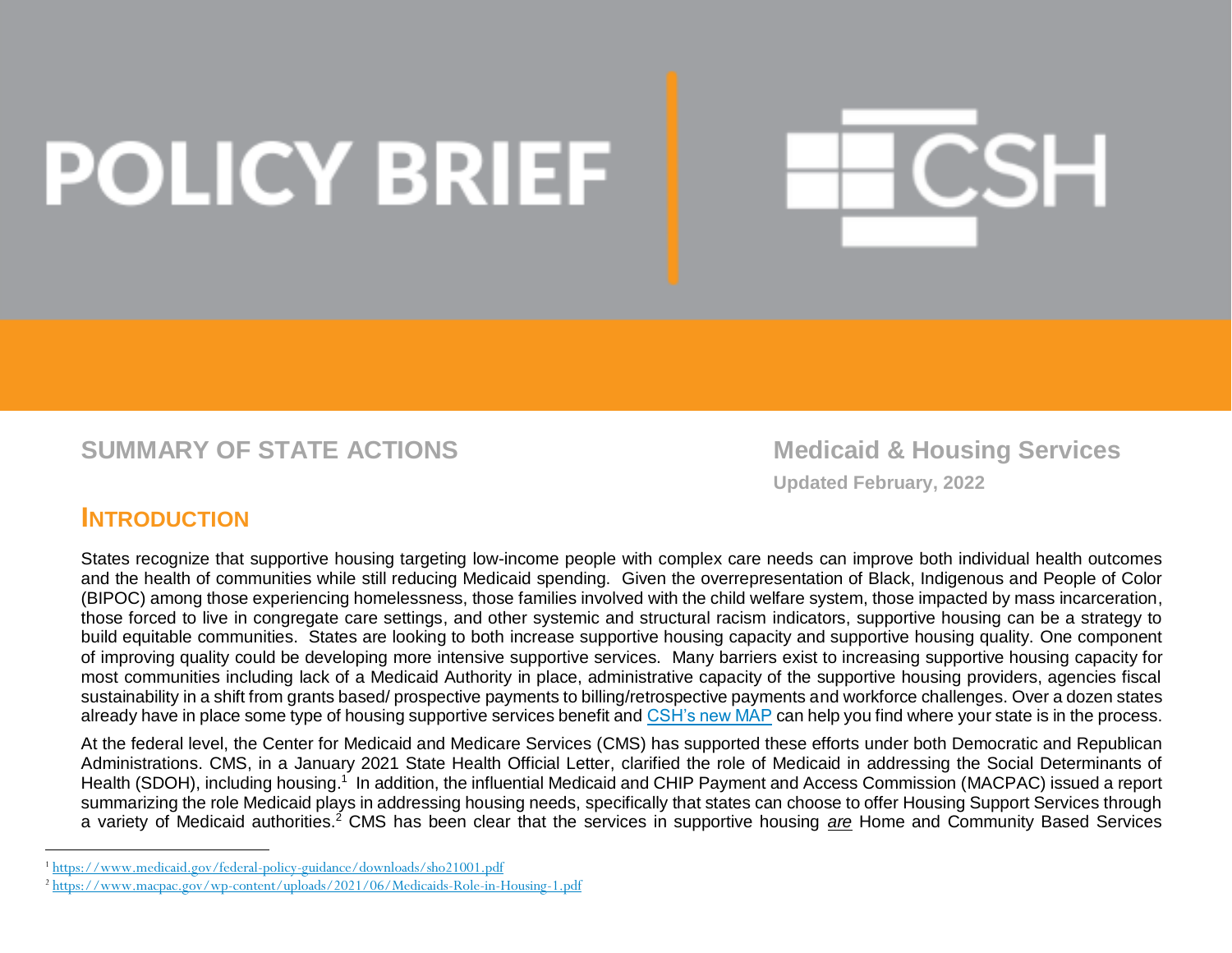(HCBS). <sup>3</sup> Many states such as Arizona, California, Colorado, New Jersey and Washington State are using funds from either the ARPA HCBS plans<sup>4</sup>, SAMHSA ARPA funds<sup>5</sup> or both to fund services aligned with housing.

In making these investments, states have recognized the need to bring supportive housing to scale, to address homelessness and housing instability, to rebalance their aging services and other institutional systems, to ensure community integration opportunities for people and households with disabilities and to address deep historical inequities in their communities. CSH's national supportive housing needs assessment estimates an additional 1.1 million units are needed nationwide. Health care system financing for the services in supportive housing offers the promise of bringing the model to scale. States, localities, and health services payers such as Managed Care Organizations (MCOs) are experimenting with options to finance outreach and engagement, tenancy supports, and other housing related services. In a report from 2021, the National Association of Medicaid Directors (NAMD), encouraged states to better serve populations experiencing homelessness and housing instability by expanding "supportive housing services."<sup>6</sup>

This brief summarizes state activities that offer many populations the services needed for them to obtain and maintain community housing. Some of these programs are statewide (HI, OR, WA), while others are smaller in scale (FL, MA, MD). Some programs focus broadly on housing support services for households struggling with housing costs (MA), or solely for those with behavioral health challenges (OR, VA). Others are directly focused on homelessness and increasing supportive housing capacity (CA, HI, WA). Some states are using the 1115 waiver authority (CA, HI, OR, VA, WA) while other states are using the HCBS 1915(i) authority (CT, MN, ND). CSH consults with a number of these programs and is closely watching for lessons learned that could be applied to other states. Rutgers Center for State Health Policy has summarized the implementation of these services in California, Maryland, and Washington in depth.<sup>7</sup>

Since CMS views these services as part of the HCBS program states are required to administer the program as a component of the states' current HCBS program. For the 22 states with Managed Long Term Services and Supports (LTSS) programs, this commonly means providers are billing Managed Care Organizations (MCOs) for services. In states that do not have Managed LTSS, this means tenancy support services are added into the state's current HCBS system. In either model, supportive housing providers will need technical assistance AND funding to make this shift with distinctive administrative implications for agencies.

Other states are taking a broader "Social Determinants of Health"<sup>8</sup> approach. This approach, the "health related social needs' approach<sup>9</sup> includes housing-related assistance and working to address other social needs of their residents, including food access, transportation, interpersonal violence, and addressing the digital divide. Oregon and North Carolina are two example states in this category. NC, in particular, bears watching as NC has invested in both a technology platform, NC Cares 360, that gathers information around referral sources in communities and in pilot programs. The goal is to facilitate access to referrals for the health care industry. While better information will not address resource gaps, the hope is that better information can **quantify** gaps and inform budgets to include allocations to address those gaps. CSH expects to see other states step up activities in this space as well.

The table below highlights actions states and other entities have taken to improve service delivery and financing of the services that cover

1

<sup>3</sup> <https://www.medicaid.gov/medicaid/home-community-based-services/index.html>

<sup>4</sup> [https://www.medicaid.gov/medicaid/home-community-based-services/guidance/strengthening-and-investing-home-and-community-based-services-for-medicaid-beneficiaries-american-rescue-](https://www.medicaid.gov/medicaid/home-community-based-services/guidance/strengthening-and-investing-home-and-community-based-services-for-medicaid-beneficiaries-american-rescue-plan-act-of-2021-section-9817-spending-plans-and-narratives/index.html)

[plan-act-of-2021-section-9817-spending-plans-and-narratives/index.html](https://www.medicaid.gov/medicaid/home-community-based-services/guidance/strengthening-and-investing-home-and-community-based-services-for-medicaid-beneficiaries-american-rescue-plan-act-of-2021-section-9817-spending-plans-and-narratives/index.html)

<sup>5</sup> <https://www.samhsa.gov/newsroom/press-announcements/202105181200>

<sup>6</sup> https://medicaiddirectors.org/wp-content/uploads/2021/02/NAMD\_MedicaidForwardReport\_FEB2021.pdf

<sup>7</sup> <http://www.cshp.rutgers.edu/publications/medicaid-demonstration-waivers-with-housing-supports-an-interim-assessment>

<sup>8</sup> <https://www.cdc.gov/socialdeterminants/index.htm>

<sup>9</sup> <https://www.bettercareplaybook.org/health-related-social-needs>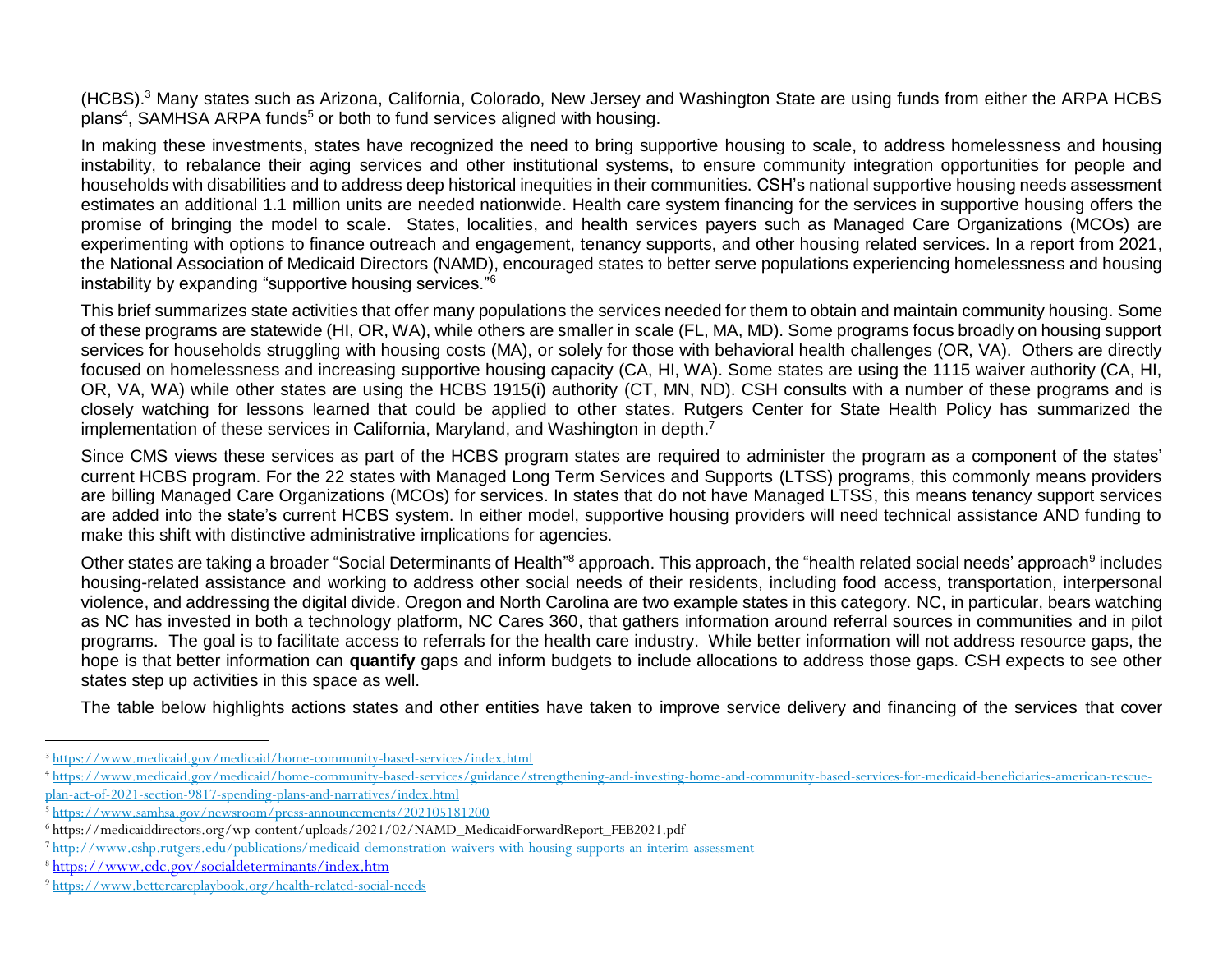tenancy support services and are now commonly delivered by supportive housing providers.

## **SUMMARY OF STATE ACTIVITY**

| <b>State/City</b> | <b>Program Model</b>                                                                                                                                                                                                                                                                                                                                            | <b>Medicaid</b><br><b>Mechanism</b> | <b>Target Population</b>                                                                                                                                                   | <b>Status</b>                                                                                                                                                                                                                                                              |
|-------------------|-----------------------------------------------------------------------------------------------------------------------------------------------------------------------------------------------------------------------------------------------------------------------------------------------------------------------------------------------------------------|-------------------------------------|----------------------------------------------------------------------------------------------------------------------------------------------------------------------------|----------------------------------------------------------------------------------------------------------------------------------------------------------------------------------------------------------------------------------------------------------------------------|
| Arizona           | Outreach, Transitional Housing and<br><b>Tenancy Supports Services</b>                                                                                                                                                                                                                                                                                          | 1115                                | Homeless and at risk of homelessness<br>or unnecessary institutionalization.                                                                                               | <b>Negotiating with CMS</b><br>State has submitted a draft<br>Waiver proposal on 5/26/21                                                                                                                                                                                   |
| California        | Various Funding Options including:<br>\$1.3 billion of incentives for<br>Managed Care Plans to<br>address Homelessness<br>\$100 million in capacity building<br>grants for HCBS and homeless<br>providers, called PATH<br>\$298 million for Community<br><b>Based Residential Continuum</b><br>Pilots for Vulnerable, Aging and<br><b>Disabled Populations-</b> | ARPA HCBS Plan                      | Persons who are eligible and/or enrolled<br>or should be enrolled in HCBS services                                                                                         | <b>Planning</b><br>State received conditional<br>approval 1/4/2022 and is<br>proceeding to implement.<br>Managed Care Plans (MCPs)<br>have incentives to address<br>housing and homelessness<br>and providers can apply for<br><b>PATH</b> funds for capacity<br>building. |
|                   | CAL AIM is the sustainability Plan<br>for Whole Person Care services<br>that were offered under the<br>previous 1115 waiver<br>Community Supports can include<br>an array of housing related services<br>include 'post hospitalization short<br>term housing.                                                                                                   | 1115 Waiver                         | MediCal recipients with special<br>emphasis on addressing homelessness<br>via new services. New services offered<br>at the discretion of the Managed Care<br>Plans (MCPs). | <b>Approved and Planning</b><br>Waiver approved. 1/1/2022<br>start date.                                                                                                                                                                                                   |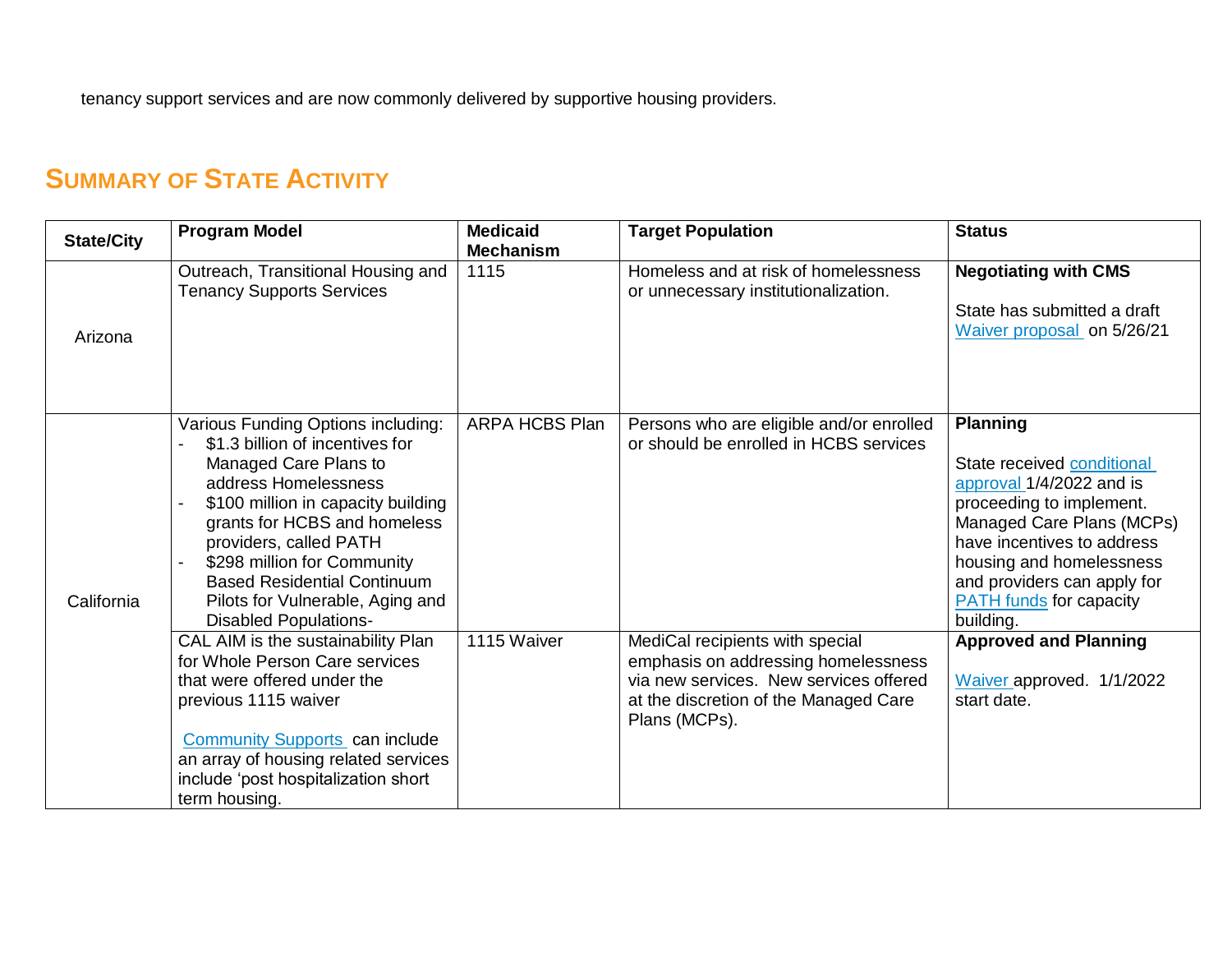|                         | <b>Whole Person Care Pilots</b>                                                                                                                                                  | 1115 Medicaid                                                                                                           | High cost/High need populations.                                                                                                                                                                                                                                                                                                                                    | <b>Transitioning to CAL AIM</b>                                                                                                                                            |
|-------------------------|----------------------------------------------------------------------------------------------------------------------------------------------------------------------------------|-------------------------------------------------------------------------------------------------------------------------|---------------------------------------------------------------------------------------------------------------------------------------------------------------------------------------------------------------------------------------------------------------------------------------------------------------------------------------------------------------------|----------------------------------------------------------------------------------------------------------------------------------------------------------------------------|
|                         | managed through county health<br>departments: ends December,<br>2021                                                                                                             | Waiver                                                                                                                  |                                                                                                                                                                                                                                                                                                                                                                     | <b>Mid-Point Status Review</b><br><b>Report by County</b>                                                                                                                  |
|                         |                                                                                                                                                                                  |                                                                                                                         |                                                                                                                                                                                                                                                                                                                                                                     | <b>DHCS Mid-Point Lessons</b><br>Learned                                                                                                                                   |
| Colorado                | Replicating elements of the Denver<br>Social Impact Bond (SIB) program<br>model statewide with rental<br>subsidies and an Intensive Case<br>Management.                          | ARPA HCBS Plan<br>for services and<br><b>HUD Emergency</b><br><b>Housing Vouchers</b><br>(EHV) for housing<br>subsidies | Persons experiencing homelessness,<br>multiple disabling conditions and high<br>health/crisis system utilization.                                                                                                                                                                                                                                                   | <b>Negotiating with CMS</b><br><b>Conditional Approval as of</b><br>9/21/21. CMS wanting<br>assurances that HCBS funds<br>will NOT be used to pay for<br>"Room and Board". |
| Connecticut             | <b>Tenancy Support Services for High</b><br>Cost/High Need complex care<br>population<br>The Connecticut Housing<br><b>Engagement and Support Services</b><br>(CHESS) Initiative | 1915 (i) State Plan<br>Amendment or<br>SPA.                                                                             | Age 18 and over, HUD defined<br>homelessness, particular diagnoses and<br>a risk score as defined by the Healthcare<br>Effectiveness Data and Information Set<br>(HEDIS) Plan All-Cause Readmissions<br>measure, and that the individual is<br>experiencing more significant inpatient<br>services than would be predicted based<br>on the individual's risk score. | <b>Operating</b><br>SPA approved by CMS.<br><b>State Initiative website</b><br><b>CMS approved SPA</b>                                                                     |
|                         | <b>Supportive Housing Services</b>                                                                                                                                               | <b>ARPA HCBS Plan</b>                                                                                                   | Persons with Intellectual and/or<br><b>Developmental Disabilities</b>                                                                                                                                                                                                                                                                                               | <b>Negotiating with CMS</b><br><b>Partial Approval</b> as of<br>$8/30/21$ .                                                                                                |
| District of<br>Columbia | <b>Housing Supportive Services</b><br>including Housing Stabilization<br>Services and Housing Navigation<br><b>Services</b>                                                      | 1915(i) State Plan<br>Amendment                                                                                         | Requires Home and Community Based<br>Services to assist with achieving and<br>maintaining housing.<br>Chronically homeless, have a history of<br>chronic homelessness or at risk of<br>chronic homelessness                                                                                                                                                         | <b>Negotiating with CMS</b><br>Submitted 10-2021                                                                                                                           |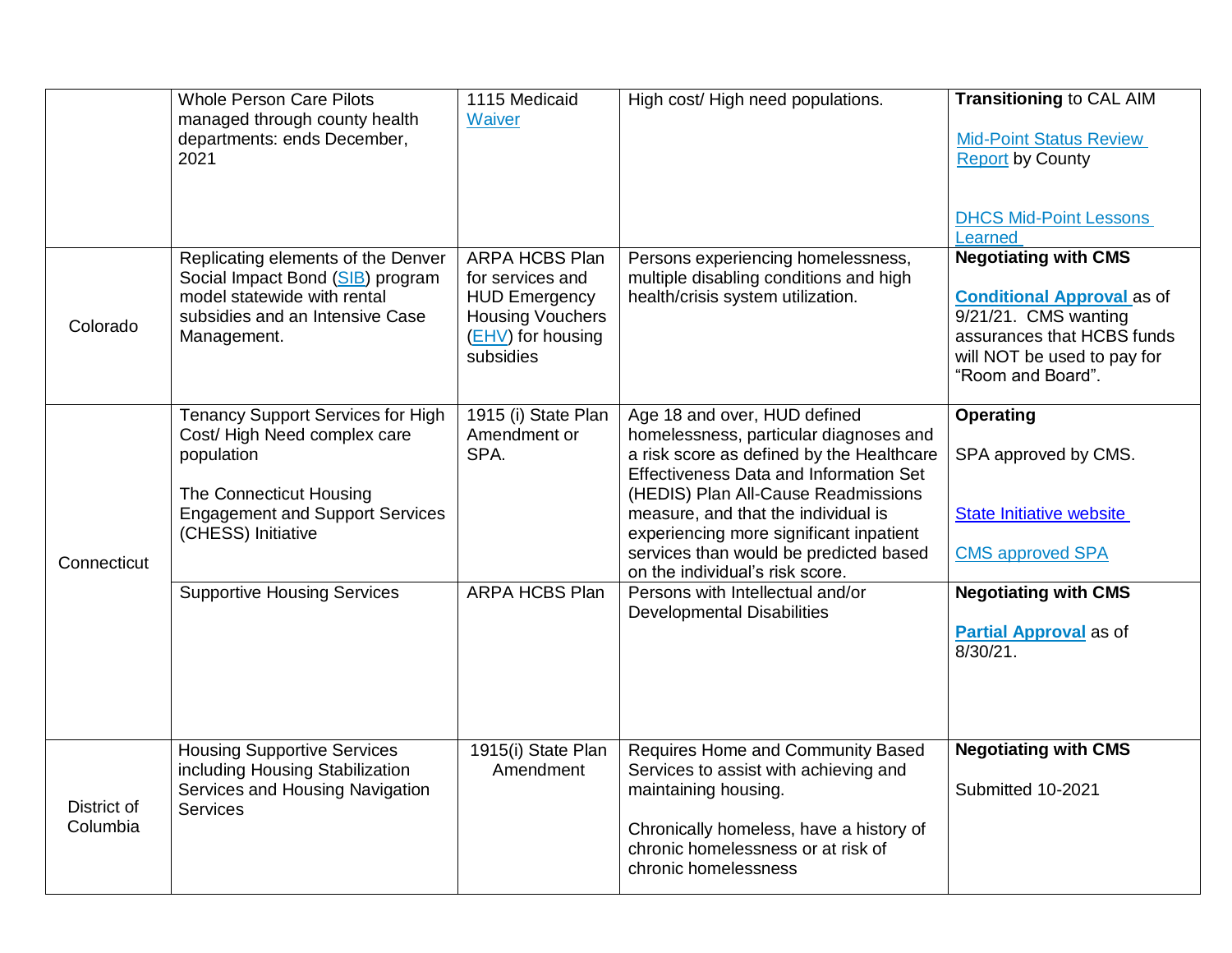| Florida | Pilot Program in 5 Central Florida<br>Counties: Brevard, Pasco,<br>Pinellas, Osceola and Seminole.<br>This geography corresponds to<br>HHS regions 5 and 7. | 1115 Waiver<br>Amendment<br>though some<br><b>HCBS</b> like<br>requirements | 21 and Older with significant Behavioral<br>Health needs and Homeless or at risk of<br>homelessness.<br>Start date July, 2020                                                                                                                                                                                             | <b>Operating</b><br>Implementation starting.<br><b>CMS Approved Waiver</b><br>amendment approved<br>3/26/2019.<br>Each health plan has a<br>process for referrals. Providers<br>contact the health plan directly<br>to facilitate referrals to housing<br>and services.<br><b>State Snapshot of MCOs</b> |
|---------|-------------------------------------------------------------------------------------------------------------------------------------------------------------|-----------------------------------------------------------------------------|---------------------------------------------------------------------------------------------------------------------------------------------------------------------------------------------------------------------------------------------------------------------------------------------------------------------------|----------------------------------------------------------------------------------------------------------------------------------------------------------------------------------------------------------------------------------------------------------------------------------------------------------|
|         | Services include Pre-Tenancy,<br><b>Tenancy Sustaining Services and</b><br>Mobile Crisis Management and<br>Peer Support.                                    |                                                                             | Noted as a pilot program, Program cap<br>is noted as "42,500 member months".                                                                                                                                                                                                                                              | <b>Health Plans &amp; Community</b><br>Mental Health Centers are the<br>lead. The Health Plans include<br>Humana, Staywell, Simply<br><b>Healthcare and Sunshine</b><br>Health.                                                                                                                          |
| Hawaii  | <b>Community Integration Services</b><br>(CIS)<br>Waiver amendment focused on<br>services to increase supportive                                            | 1115 waiver<br>though some<br><b>HCBS-like</b><br>requirements              | Behavioral Health, physical illness or a<br>substance use diagnosis and chronically<br>homeless.<br>Persons experiencing homelessness.<br>Persons living in institutions who cannot                                                                                                                                       | <b>Operating</b><br>Waiver approved by CMS<br>10/31/2018.<br>After health plan assignments,<br>people eligible for the service,<br>will be assigned a service                                                                                                                                            |
|         | housing capacity for the state.                                                                                                                             |                                                                             | be discharged due to a lack of<br>appropriate housing plan for discharge.<br>Persons identified by Queen's Hospital<br>Homeless Project. Had been state only<br>funded and goal is to shift services to<br>Medicaid.<br>Living in Public Housing and at Risk of<br>eviction AND has a qualifying condition/<br>diagnosis. | coordinator from the health<br>plan that will work with them to<br>obtain services and housing.<br>Benefit to be managed by the<br>state's Managed Care delivery<br>system.<br><b>State MCO listing</b><br>State's initiative web site                                                                   |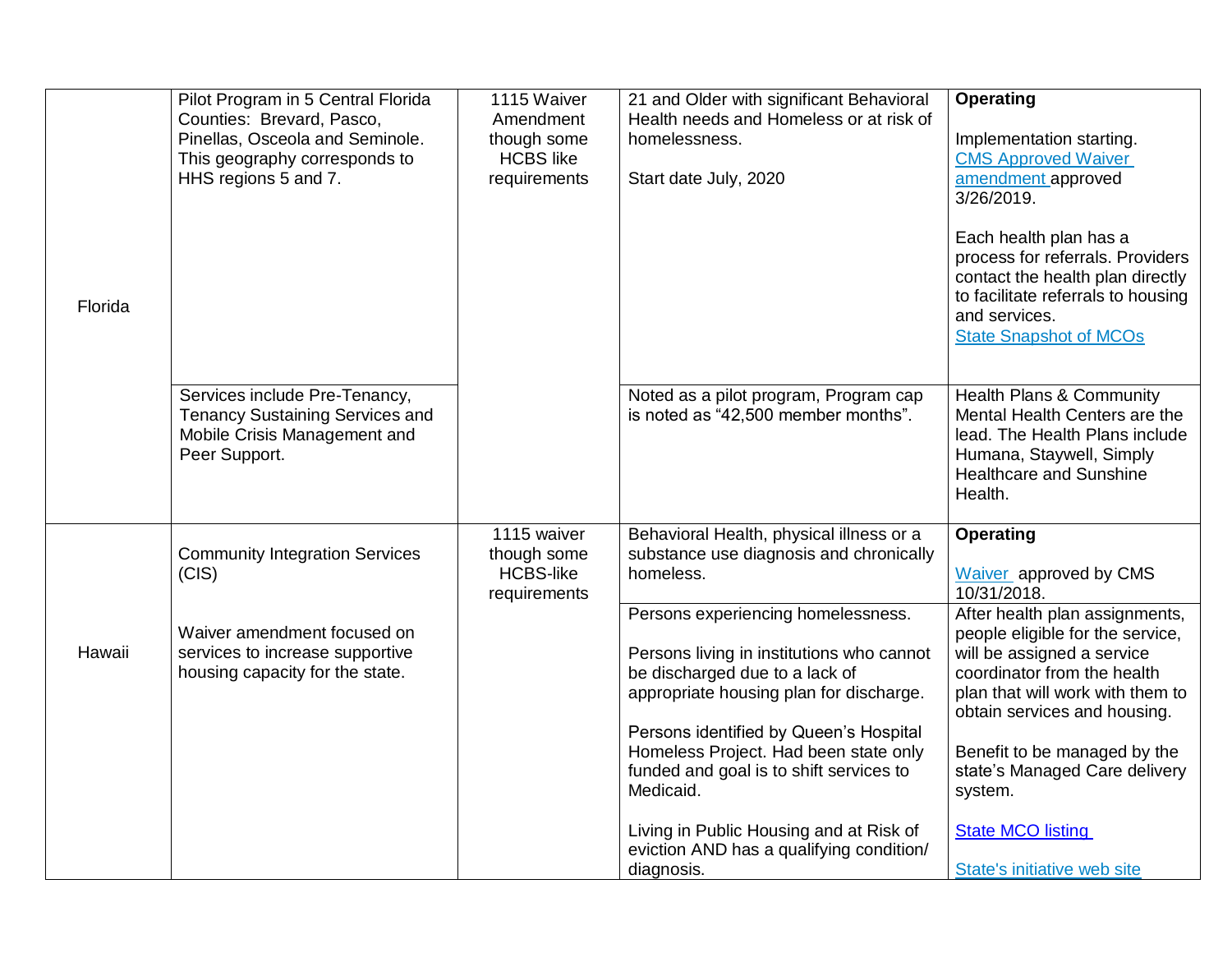| <b>Illinois</b> | <b>Housing Support Services</b>                       | 1915(i) State<br><b>Plan Amendment</b> | Be at risk of homelessness upon<br>release from a publicly funded<br>congregate setting;<br>Demonstrate a functional impairment,<br>that is essential for independence; or<br>be at imminent risk of institutional<br>placement.                                                                                                                                                                                                                                                                                                            | <b>Negotiating with CMS</b><br><b>Proposed State Plan</b><br>Amendment submitted to<br>CMS 1/25/21.                                                                                                                                                                                                                       |
|-----------------|-------------------------------------------------------|----------------------------------------|---------------------------------------------------------------------------------------------------------------------------------------------------------------------------------------------------------------------------------------------------------------------------------------------------------------------------------------------------------------------------------------------------------------------------------------------------------------------------------------------------------------------------------------------|---------------------------------------------------------------------------------------------------------------------------------------------------------------------------------------------------------------------------------------------------------------------------------------------------------------------------|
| Louisiana       | <b>Permanent Supportive Housing</b><br>Initiative     | <b>State Plan</b><br><b>Services</b>   | Low Income populations with<br>disabilities                                                                                                                                                                                                                                                                                                                                                                                                                                                                                                 | <b>Operating</b><br><b>State PSH Web site</b>                                                                                                                                                                                                                                                                             |
| Maryland        | Assistance in Community<br>Integration (ACIS) program | 1115 Waiver                            | Original waiver program has served<br>persons who meet the below criteria<br>Housing Status criteria: Persons who<br>are either experiencing homelessness or<br>transitioning to the community from an<br>institution or at high risk of institutional<br>placement; In a Nursing Home for at<br>least 60 days AND<br>Health Status Criteria- 4 or more hospital<br>visits in a year (can be ED or Inpatient)<br>OR two or more chronic conditions.<br>County based Lead Entities to determine<br>populations in discussion with the state. | <b>Operating</b><br>Original waiver was county<br>driven, as counties are<br>required to put up what has<br>historically been 'state match'<br>funding as well as the aligned<br>housing resources.<br>State Web site for ACIS<br>project<br><b>Planning</b><br>New waiver approved 12/14/21<br>to take program statewide |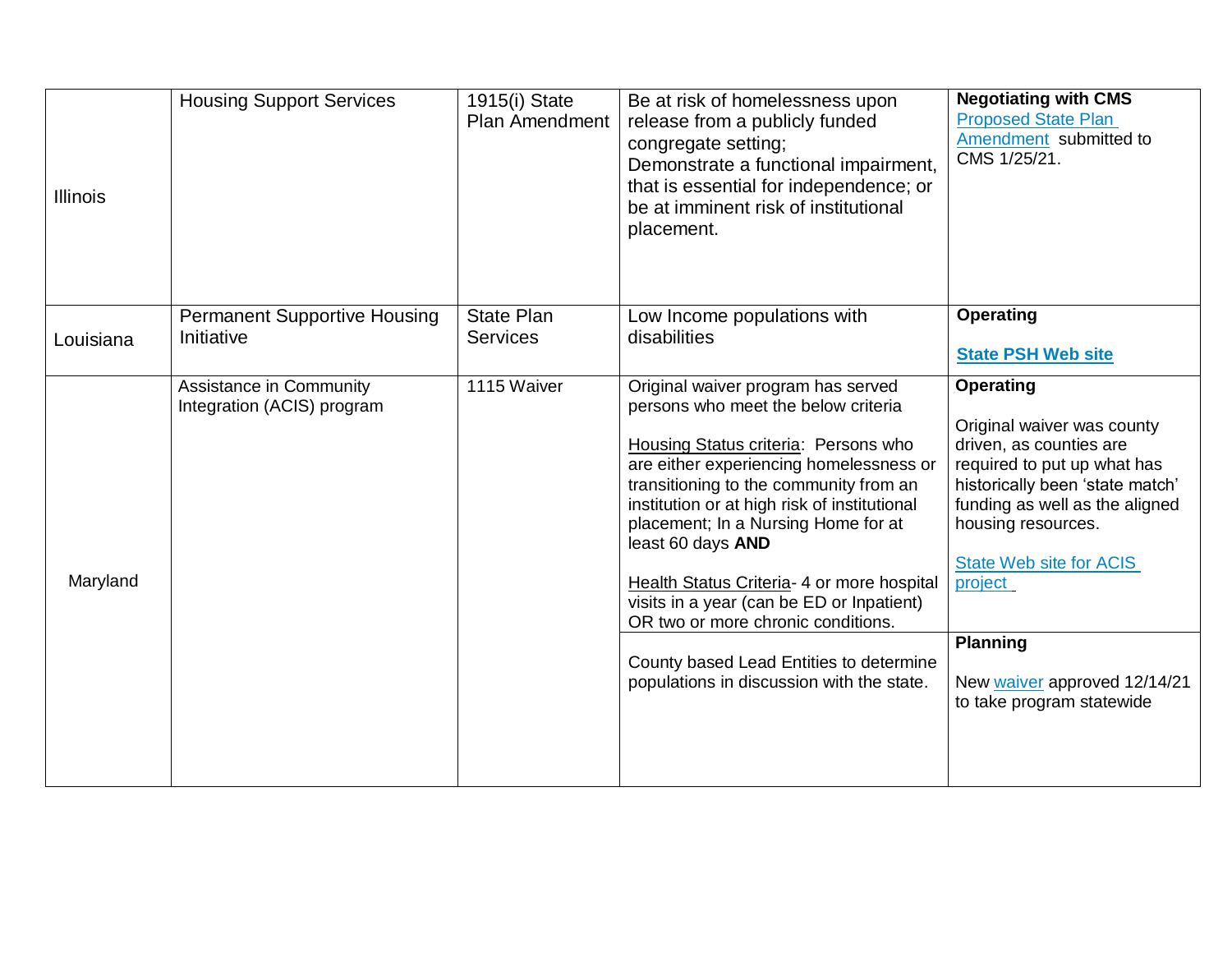|               | Flexible Services to expand           | 2016 1115           | TBD by each ACO and their community        | <b>Operating</b>               |
|---------------|---------------------------------------|---------------------|--------------------------------------------|--------------------------------|
|               | housing and nutritional supports for  | Waivers set the     | partners.                                  |                                |
|               | vulnerable members identified by      | system's            |                                            | Began in January, 2020 ACOs    |
|               | their Accountable Care                | foundational        | MA ACO and MCO listing                     | or their Community Based       |
|               | Organizations or ACOs.                | structure as        |                                            | Organization partners can      |
|               |                                       | ACOs. ACOs          |                                            | deliver housing support        |
|               |                                       | have an allocation  |                                            | services to targeted members.  |
|               |                                       | for "Flexible       |                                            | The state calls these Flexible |
|               |                                       | Services" and can   |                                            | <b>Services</b>                |
|               |                                       | include nutrition   |                                            |                                |
|               |                                       | services as well as |                                            |                                |
| Massachusetts |                                       | housing             |                                            | <b>DSRIP Year 3 Guidance</b>   |
|               |                                       | assistance. ACOs    |                                            |                                |
|               |                                       | can deliver these   |                                            |                                |
|               |                                       | services            |                                            |                                |
|               |                                       | themselves OR       |                                            |                                |
|               |                                       | contract with a     |                                            |                                |
|               |                                       | provider network    |                                            |                                |
|               |                                       | to deliver these    |                                            |                                |
|               |                                       | services.           |                                            |                                |
|               | <b>CSPECH or Community Support</b>    | 1115 waiver         | Members who are chronically homeless       | <b>Operating</b>               |
|               | Program for people Experiencing       |                     | or high utilizers of homeless and          |                                |
|               | <b>Chronic Homelessness.</b>          |                     | healthcare services. Initial cap of 50     | <b>CSH Project Profile</b>     |
|               |                                       |                     | was expanded to 500-800 individuals        |                                |
|               | Provider can bill up to 60 days prior |                     | through 2022. Limited to Medicaid          | <b>Outcomes Report</b>         |
|               | to lease up for services.             |                     | recipients who are members of an MCO       |                                |
|               |                                       |                     | or a Primary Care Clinician Plan.          | Rate is \$17 per day, per      |
|               |                                       |                     |                                            | person for housing focused     |
|               |                                       |                     |                                            | case management.               |
|               | CSEPCH being expanded to now          |                     | Similar criteria to CSPECH EXCEPT          | <b>Negotiating with CMS</b>    |
|               | being called Community Support        |                     | persons who are homeless and coming        |                                |
|               | Program for Homeless Individuals      |                     | from institutions or incarceration are now | Current 1115 expires in 2022.  |
|               | or CSP-HI.                            |                     | included and no longer have to wait till   | State submitted a waiver       |
|               |                                       |                     | they have been homeless long enough        | proposal on 12/22/21.          |
|               |                                       |                     | to be chronically homeless. The new        |                                |
|               |                                       |                     | waiver proposal has no enrollment cap.     |                                |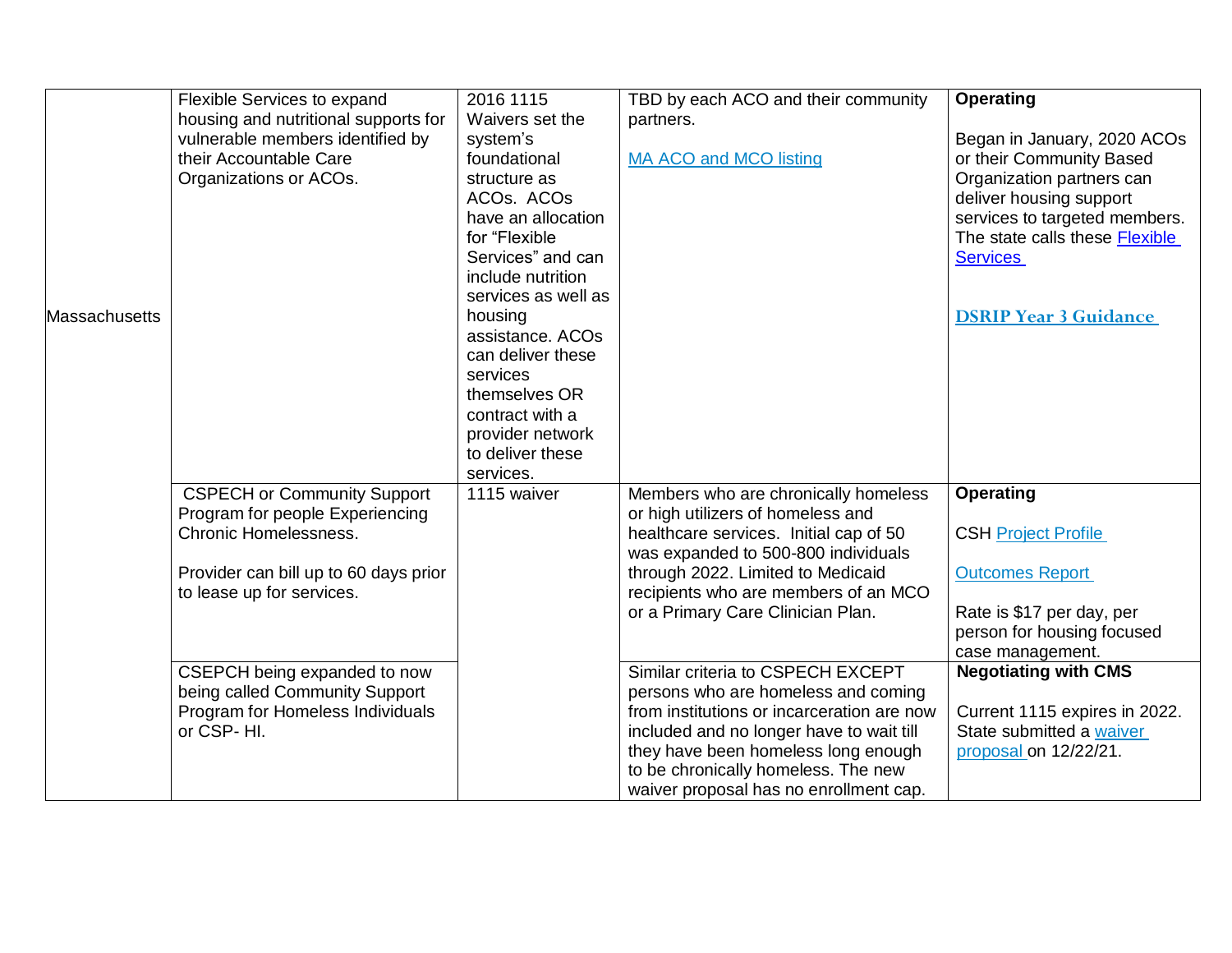| Michigan  | <b>Community Support Services</b><br>including Housing Assistance, Skill<br><b>Building Assistance and</b><br>Supportive/ Integrated Employment | 1115 Behavioral<br>Health<br>Transformation<br>waiver through<br>9/30/2022.<br>1915I State Plan<br>Amendment after<br>9/30/2022. | Persons with Serious Mental Illness,<br>Serious Emotional Disturbance and/or<br>Intellectual/ Developmental Disabilities.                                                                                                                                                                                             | <b>Operating</b><br>These services are a<br>component of the state's<br><b>Behavioral Health</b><br><b>Transformation Plan which</b><br>was approved under an 1115<br>waiver. The state is focusing<br>on the development of the<br><b>PrePaid Inpatient Health Plans</b><br>or PHIPs that manage a<br>network of community<br>behavioral health providers.<br>CMS approved 1915(i) SPA |
|-----------|-------------------------------------------------------------------------------------------------------------------------------------------------|----------------------------------------------------------------------------------------------------------------------------------|-----------------------------------------------------------------------------------------------------------------------------------------------------------------------------------------------------------------------------------------------------------------------------------------------------------------------|-----------------------------------------------------------------------------------------------------------------------------------------------------------------------------------------------------------------------------------------------------------------------------------------------------------------------------------------------------------------------------------------|
| Minnesota | <b>Housing Stabilization Services</b>                                                                                                           | 1915I State Plan<br>Amendment                                                                                                    | People with disabilities, including mental<br>illness, who are homeless or at risk of<br>becoming homeless, are living in<br>institutions or other segregated settings,<br>or are at risk of living in those settings<br>and adults who are 65 years or older<br>who are homeless or at risk of becoming<br>homeless. | <b>Operating</b><br><b>Housing Stabilization Services</b><br>Services began July 20, 2020.<br>MN is the first state approved<br>to use a 1915(i) State Plan<br>Amendment or SPA.<br>Rate is \$17.17 per 15-minute<br>increment. Code is H2015 U8.<br>State reports that 298<br>providers have served 7,203<br>people were served in the first<br>year of services.                      |
| Montana   | HEART waiver, including tenancy<br>support services                                                                                             | 1115 waiver                                                                                                                      | Persons with Behavioral health<br>challenges who are experiencing<br>homelessness or housing instability                                                                                                                                                                                                              | <b>Negotiating with CMS</b><br><b>State Web site for waiver</b>                                                                                                                                                                                                                                                                                                                         |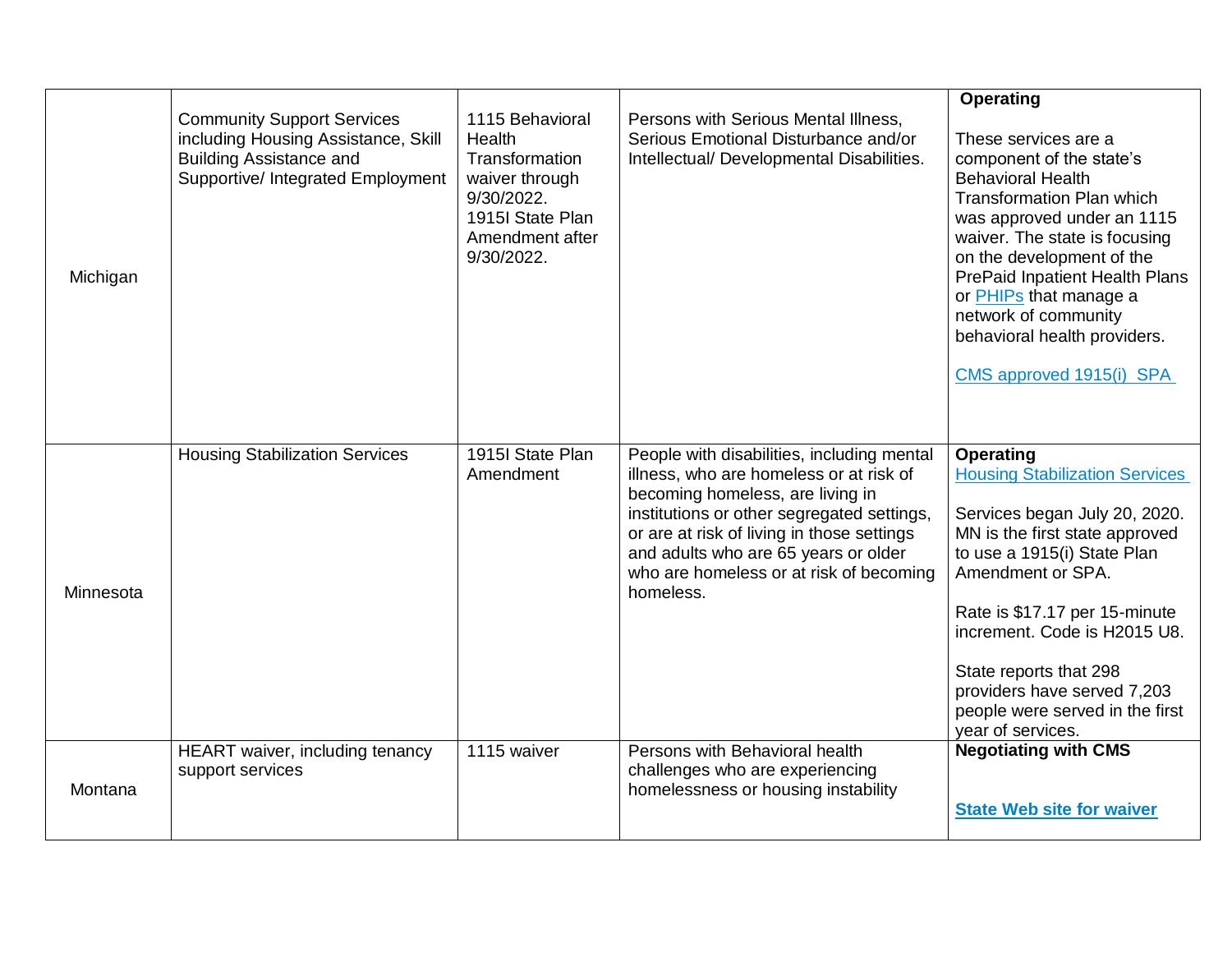| Nevada                  | <b>Housing Support Services</b>                                                                                        | 1915(i) State Plan<br>Amendment | <b>TBD</b>                                                                                                                                                                                                                                                                                                                                                                                                                                             | <b>Planning</b><br>NV has legislative approval to<br>develop a 1915(i) SPA. State<br>is also developing Standards<br>of Care and materials to<br>support provider capacity<br>building. |
|-------------------------|------------------------------------------------------------------------------------------------------------------------|---------------------------------|--------------------------------------------------------------------------------------------------------------------------------------------------------------------------------------------------------------------------------------------------------------------------------------------------------------------------------------------------------------------------------------------------------------------------------------------------------|-----------------------------------------------------------------------------------------------------------------------------------------------------------------------------------------|
| <b>New</b><br>Hampshire | <b>Housing Support Services</b>                                                                                        | 1915(i) State Plan<br>Amendment | Homeless or at Risk of Homeless and<br>needing assistance for community living.                                                                                                                                                                                                                                                                                                                                                                        | <b>Negotiating with CMS</b><br>State and CMS in negotiation<br>on the draft State Plan<br><b>Amendment</b>                                                                              |
| New Jersey              | <b>Housing Transition and Tenancy</b><br><b>Sustaining Services</b>                                                    | 1115<br>waiver                  | Persons with disabilities, formerly<br>incarcerated, formerly homeless or at<br>risk of homelessness, transitioning from<br>institution to the community including<br>those being released from correctional<br>facilities, beneficiaries at risk of<br>institutionalization who require a new<br>housing arrangement to remain in the<br>community, and/or beneficiaries who are<br>transitioning out of high-risk or unstable<br>housing situations. | <b>Planning</b><br>State has a draft 1115<br>proposal/ concept paper that<br>proposes a PSH pilot for<br>services                                                                       |
|                         | Development of 100 units of deed<br>restricted subsidized and<br>accessible rental units for Medicaid<br>beneficiaries | ARPA HCBS Plan                  | <b>Medicaid Beneficiaries</b>                                                                                                                                                                                                                                                                                                                                                                                                                          | <b>Negotiating with CMS</b><br>Partial Approval as of 9/29/21                                                                                                                           |
| <b>New Mexico</b>       | <b>Supportive Housing Units including</b><br>capital funds                                                             | <b>ARPA HCBS Plan</b>           | <b>Disabled HCBS recipients</b>                                                                                                                                                                                                                                                                                                                                                                                                                        | <b>Negotiating with CMS</b><br><b>CMS</b> has requested additional<br>information from the state.                                                                                       |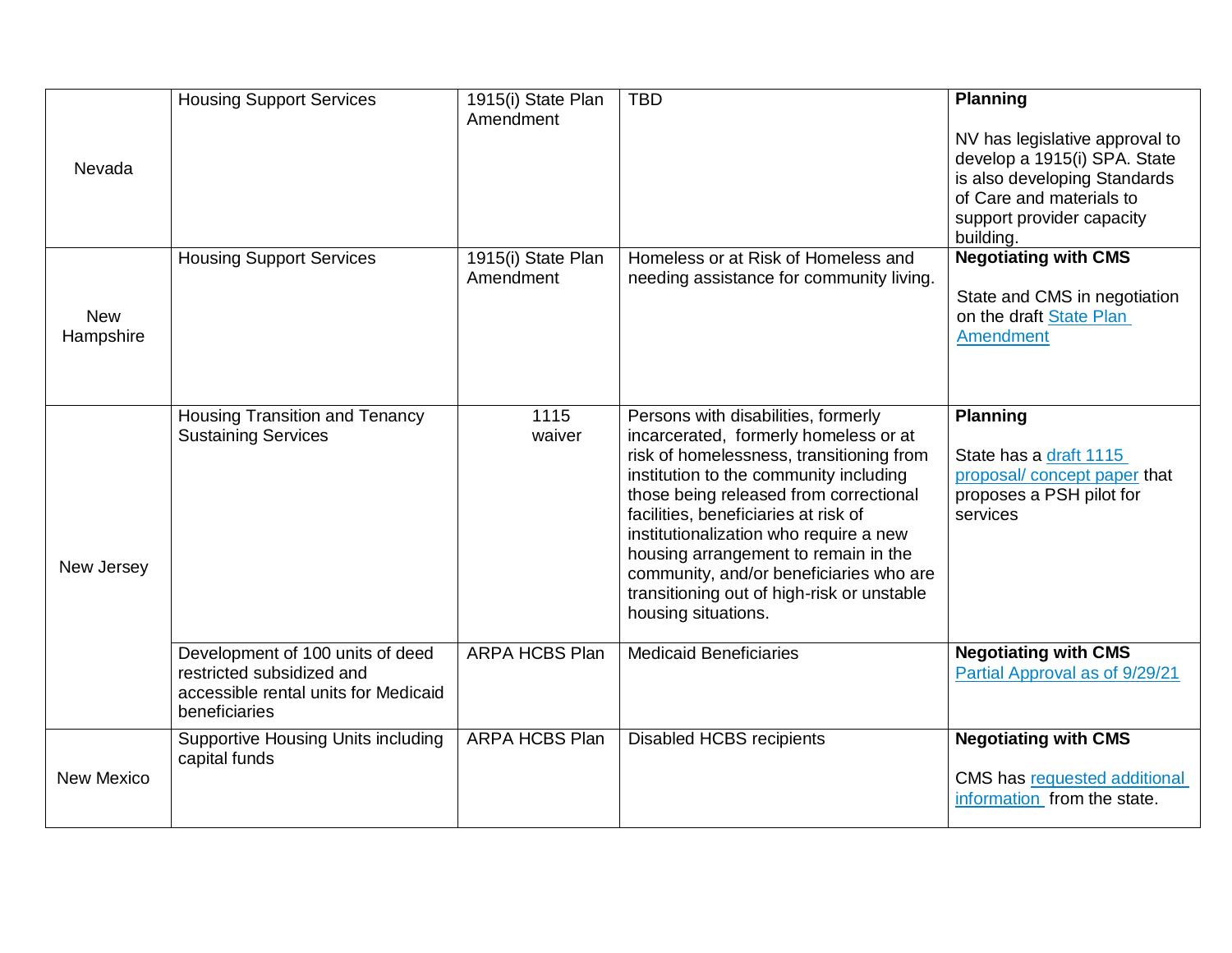| North Carolina | Social Determinants of Health<br>Initiatives can include Housing<br><b>Support Services</b>                                                                      | 1115 waiver                   | Three regions in the state, all rural were<br>awarded funding to operate Healthy<br>Opportunities Pilots to offer housing and<br>other SDOH related services | <b>Operating</b><br><b>State Program website</b>                                                                                                                                                                                                                                           |
|----------------|------------------------------------------------------------------------------------------------------------------------------------------------------------------|-------------------------------|--------------------------------------------------------------------------------------------------------------------------------------------------------------|--------------------------------------------------------------------------------------------------------------------------------------------------------------------------------------------------------------------------------------------------------------------------------------------|
| North Dakota   | <b>Housing Support Services</b>                                                                                                                                  | 1915I State Plan<br>Amendment | People with behavioral health challenges<br>who are experiencing homelessness and<br>housing instability.                                                    | <b>Operating</b><br>State has an approved 1915(i)<br><b>State Plan Amendment.</b><br>Services began 2/2021.<br>Rate is \$10.49 per 15-minute<br>increment. Code is H2021 U4.                                                                                                               |
| Oregon         | <b>Health Related Services can</b><br>include Housing services. Housing<br>services are optional for<br><b>Coordinated Care Organizations</b><br>(CCOs) to fund. | 1115 Medicaid<br>Waiver       | Not specified in the waiver.<br>Communities can choose to include as<br>an optional benefit under 'health related<br>services.                               | <b>Operating</b><br>State is working to incentivize<br>CCOS to offer tenancy<br>supports to pair with new<br>housing related resources that<br>are coming on line.<br><b>State Health Related Services</b><br>Overview                                                                     |
|                | Housing support services for<br>persons with Substance Use<br><b>Disorders</b>                                                                                   | 1115 Medicaid<br>Waiver       | Persons with SUD                                                                                                                                             | <b>Operating</b><br>Waiver approved April, 2021<br>as part of the state's SUD<br>services demonstration.                                                                                                                                                                                   |
| Pennsylvania   | <b>Tenancy Support Services for</b><br>IDD/DD population                                                                                                         | 1915I State Plan<br>Amendment | Those already eligible for IDD waivers.<br>Process remains the same as prior to<br>the waiver.                                                               | <b>Operating</b><br>Tenancy support services are<br>now added to the menu of<br>services available for persons<br>eligible for the IDD waiver. No<br>new funding attached,<br>education of providers on best<br>practices in supportive housing<br>or alignment with housing<br>resources. |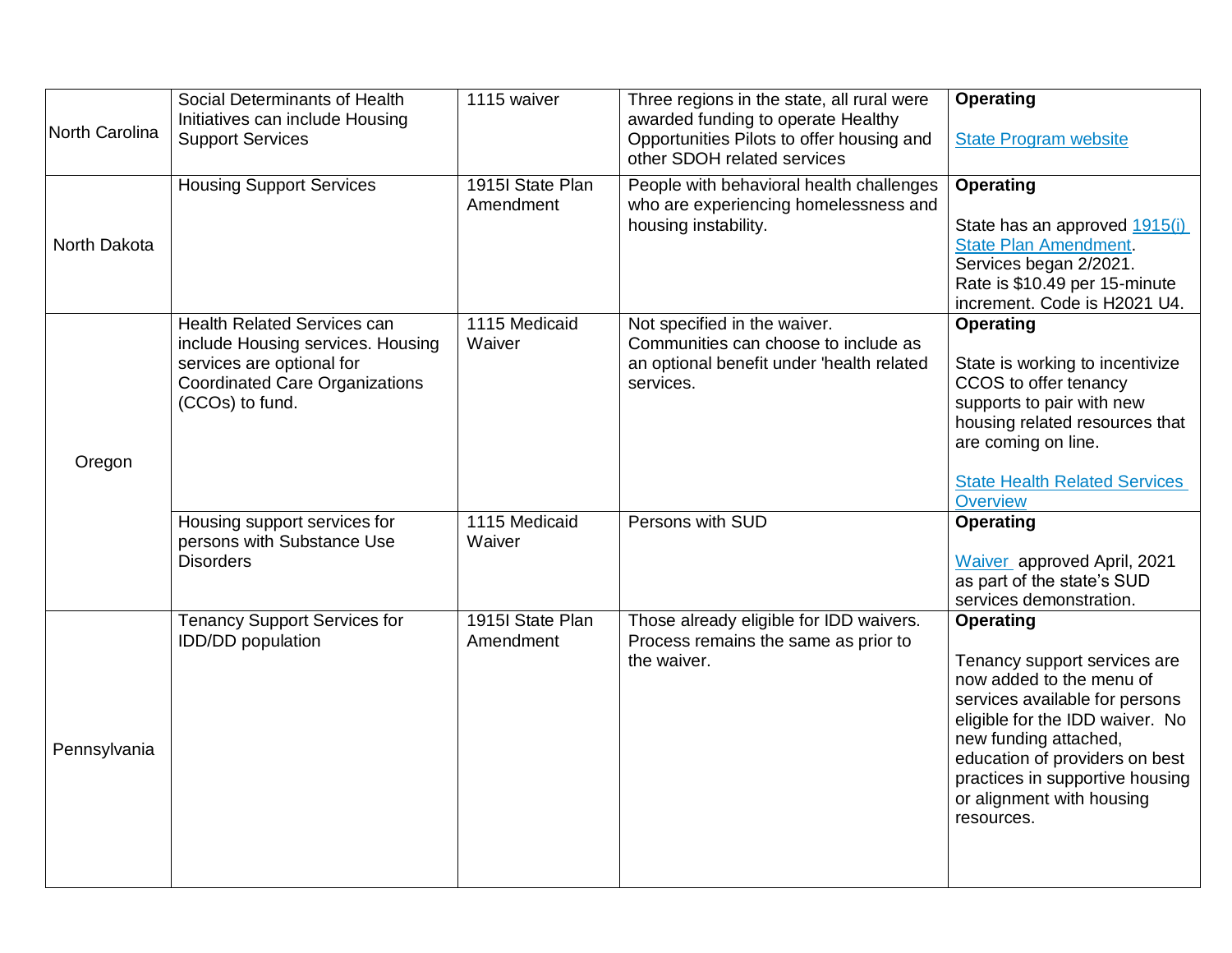| Rhode Island | <b>Home Stabilization Services</b>              | 1115 Medicaid<br>Waiver | Persons with Behavioral Health or<br>Intellectual Disabilities. Those<br>institutionalized or at risk of<br>institutionalization                                                                                                                                                | <b>Operating</b><br>Waiver approval at<br><b>CMS</b> approved waiver<br><b>State Project Website</b><br><b>State has created Certification</b><br><b>Standards and Provider</b><br>Manual to support providers.<br>Rate is a Per Member, Per<br>Month rate of \$331 and the<br>code is H0044. |
|--------------|-------------------------------------------------|-------------------------|---------------------------------------------------------------------------------------------------------------------------------------------------------------------------------------------------------------------------------------------------------------------------------|-----------------------------------------------------------------------------------------------------------------------------------------------------------------------------------------------------------------------------------------------------------------------------------------------|
| Utah         | Housing Related Services and<br><b>Supports</b> | 1115 waiver             | <b>TBD</b>                                                                                                                                                                                                                                                                      | <b>Planning</b><br>Legislature approved state<br>Medicaid office to develop<br>tenancy support services.<br>State submitted a<br>Medicaid Waiver request to<br>CMS.                                                                                                                           |
| Vermont      | <b>Permanent Supportive Housing</b><br>Pilot    | 1115 waiver             | Persons with behavioral health,<br>traumatic brain injury, intellectual and<br>developmental disabilities and physical<br>disabilities that need assistance to<br>maintain community living.                                                                                    | <b>Negotiating with CMS</b><br>State has submitted an 1115<br>waiver renewal request that<br>includes a PSH pilot.                                                                                                                                                                            |
| Virginia     | <b>High Needs Support Benefit</b>               | 1115 Waiver             | State to develop target criteria that<br>includes health related needs based<br>criteria & Risk Factors such as chronic<br>homelessness, criminal justice system<br>involvement, and/or significant housing<br>instability. Benefit includes supportive<br>employment services. | <b>Planning</b><br><b>CMS</b> approved Waiver<br>approved as of 7/9/20.<br>State timeline for<br>implementation is TBD.<br><b>High Needs Support</b><br>(virginia.gov)                                                                                                                        |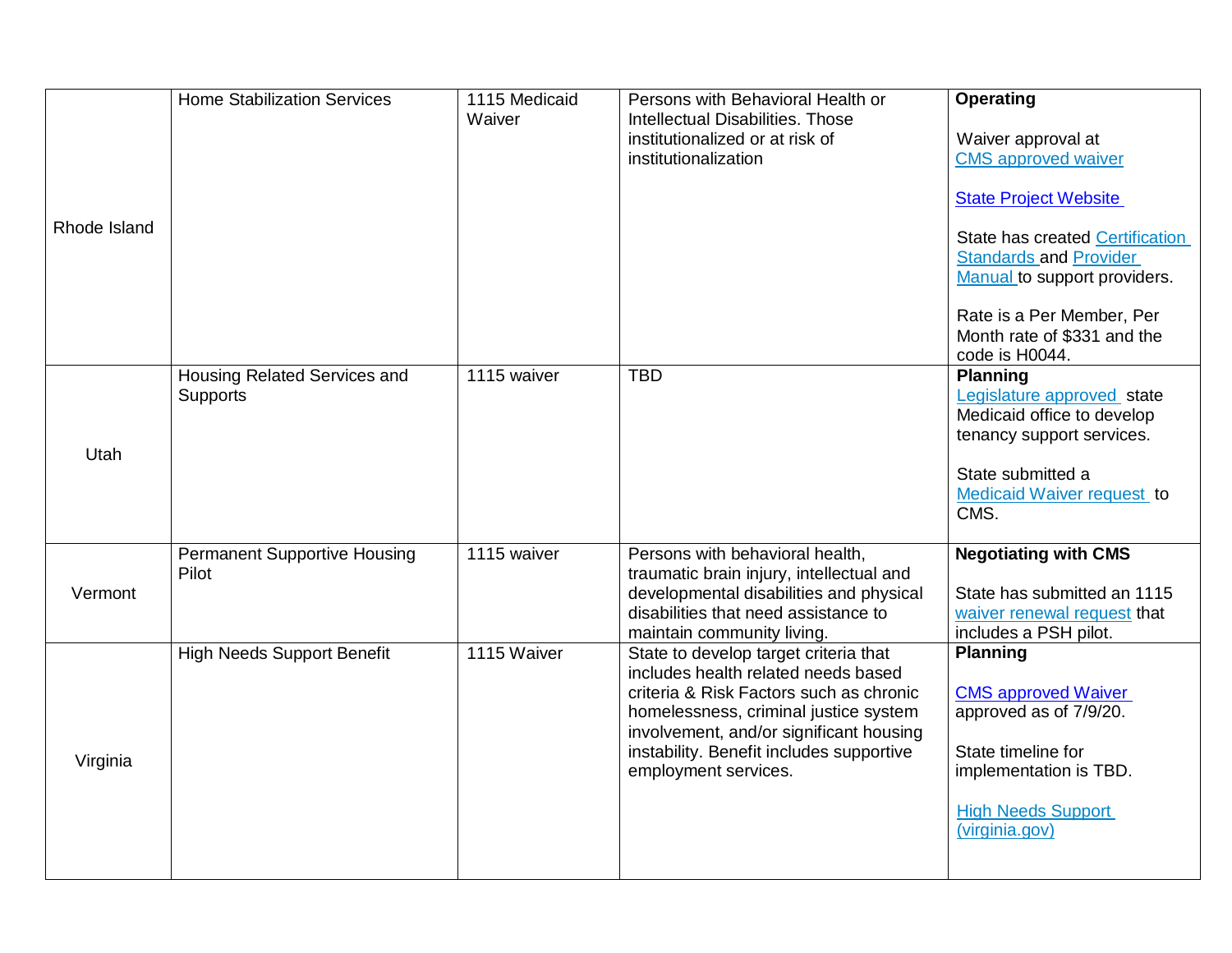| Washington<br><b>State</b> | <b>Foundational Community Supports</b><br>for supportive housing and<br>supportive employment services. | 1115 Waiver | People experiencing chronic<br>homelessness, individuals with frequent<br>or lengthy adult residential care stays,<br>individuals with frequent turnover of in-<br>home caregivers and those at highest<br>risk for expensive care and negative<br>outcomes | <b>Operating</b><br>Waiver approved and<br>implementing as of 1/1/2018.<br><b>State Program Website</b><br>Using Billing Codes H0043<br><b>Community Support services:</b><br>daily rate of \$112 with a<br>benefit limitation of 30 days<br>over a 180-day period.<br>Reimbursement is based on<br>monthly service delivery and<br>for a caseload of 15 is<br>approximately \$100,000<br>annually.<br>State reports over 12,000<br>people served.<br>Amerigroup is the third party<br>administrator. Their Provider<br>Manual for these services<br>outlines key program details. |
|----------------------------|---------------------------------------------------------------------------------------------------------|-------------|-------------------------------------------------------------------------------------------------------------------------------------------------------------------------------------------------------------------------------------------------------------|------------------------------------------------------------------------------------------------------------------------------------------------------------------------------------------------------------------------------------------------------------------------------------------------------------------------------------------------------------------------------------------------------------------------------------------------------------------------------------------------------------------------------------------------------------------------------------|
|                            |                                                                                                         |             |                                                                                                                                                                                                                                                             | <b>Planning</b><br>Original waiver was to end<br>12/31/21 but CMS approved a<br>one year extension through<br>2022. State is developing a<br>new 1115 waiver with plans to<br>start in January, 2023.                                                                                                                                                                                                                                                                                                                                                                              |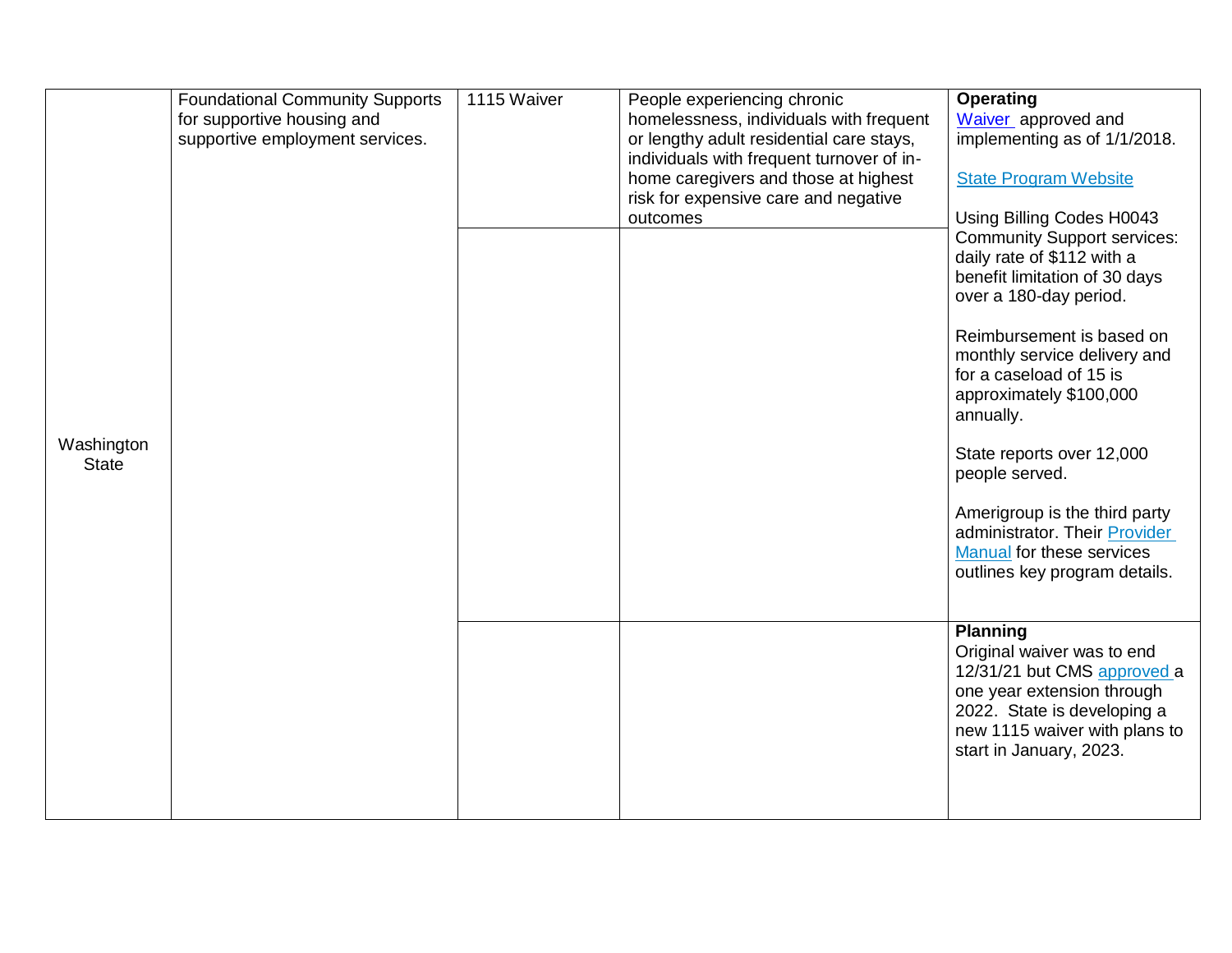|                  | <b>Housing Support Services</b> | Children's Health<br>Insurance<br>Program (CHIP)<br><b>Health Services</b><br>Initiative | Low-income families experiencing<br>homelessness to address equity issues<br>in both health and homeless assistance<br>systems                                    | <b>Planning</b><br>CHIP SPA being submitted to<br>CMS 12/31/21                                                                         |
|------------------|---------------------------------|------------------------------------------------------------------------------------------|-------------------------------------------------------------------------------------------------------------------------------------------------------------------|----------------------------------------------------------------------------------------------------------------------------------------|
| <b>Wisconsin</b> | <b>Housing Support Services</b> | 1915(i) Medicaid<br>State Plan<br>Amendment                                              | Medicaid beneficiaries experiencing<br>homelessness and have a substance<br>use disorder, mental health condition,<br>pregnant, or up to 12 months<br>postpartum. | <b>Planning</b><br>State Medicaid office is<br>developing a Health Services<br>Initiatives proposal as<br>directed by the legislature. |

## **Copyright Notice**

#### All Rights Reserved.

This document is protected by copyright under U.S. Copyright laws and is the property of Corporation for Supportive Housing (CSH) or the party credited as the provider of the content. You may not copy, reproduce, distribute, publish, display, perform, modify, create derivative works, transmit, or in any way exploit any such content, nor may you distribute any part of this content over any network, including a local area network, sell or offer it for sale, or use such content to construct any kind of database. You may not alter or remove any copyright or other notice from copies of the content. Copying or storing any content except as provided above is expressly prohibited without prior written permission from CSH or the copyright holder identified in the individual content's copyright notice. For permission to use the content on a University's website, please contac[t policy@csh.org.](mailto:policy@csh.org)

#### Disclaimer

The content contained herein is provided only for educational and informational purpose. CSH attempts to ensure that content is accurate and obtained from reliable sources, but does not represent it to be error-free. CSH may add, amend or repeal any policy, procedure or regulation, and failure to timely post such changes to this document shall not be construed as a waiver of enforcement.